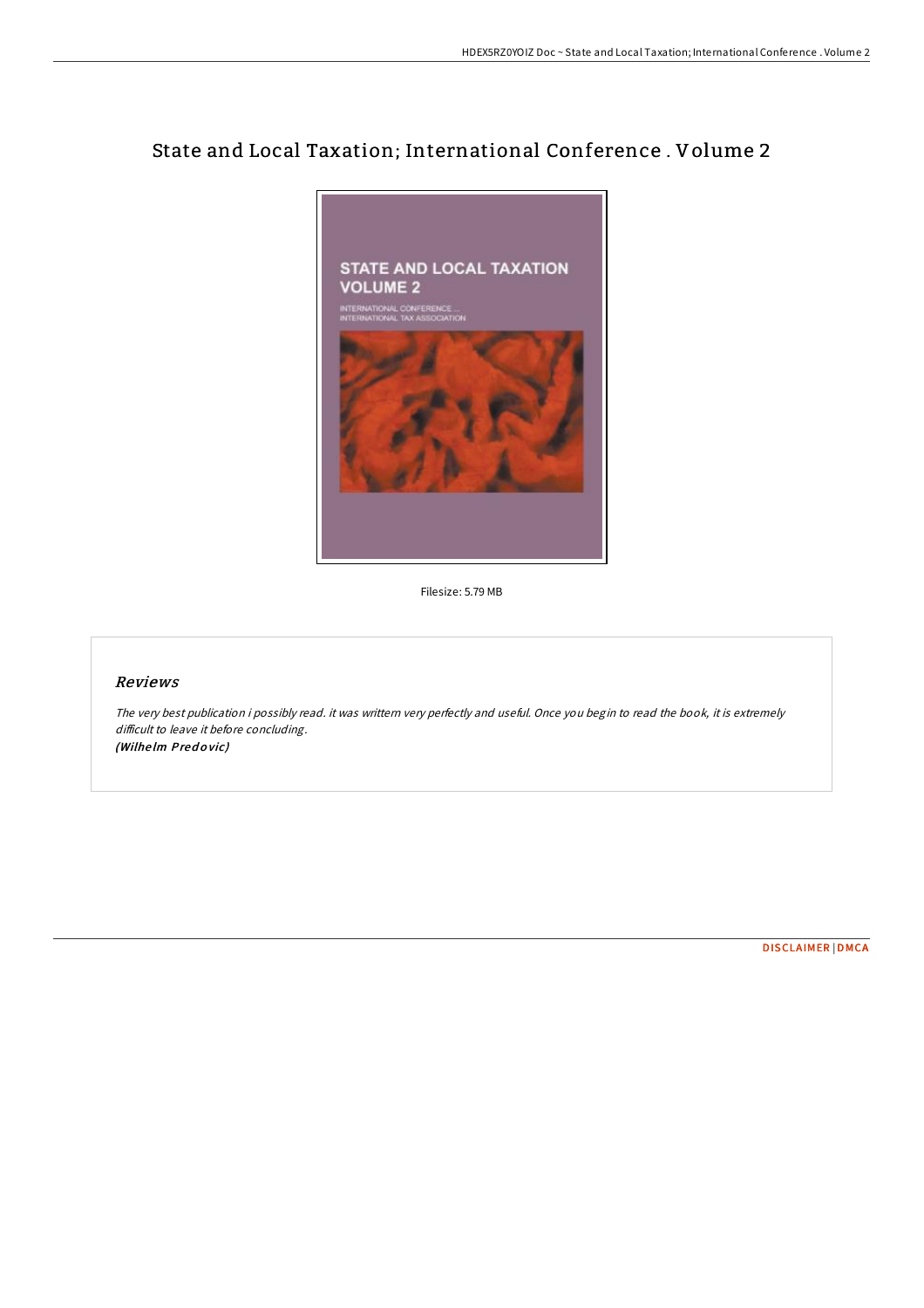## STATE AND LOCAL TAXATION; INTERNATIONAL CONFERENCE . VOLUME 2



Theclassics.Us, United States, 2013. Paperback. Book Condition: New. 246 x 189 mm. Language: English . Brand New Book \*\*\*\*\* Print on Demand \*\*\*\*\*.This historic book may have numerous typos and missing text. Purchasers can usually download a free scanned copy of the original book (without typos) from the publisher. Not indexed. Not illustrated. 1909 edition. Excerpt: . Real property ( of 1 ) \$45,045,831.00 Wild land (4 ). 3,463,170.00 Coal land, Class A (1 ) 1,517,857.00 Coal land, Class B (2 ) 163,472.50 Timber land (2 ) 4,041,121.35 Personal property ( of 1 ). 25,160,071.00 Income (other than corporation). 4,157,712.89 Income (corporation) 6,100,000.00 The taxes given above were subject to a discount of 10 per cent if paid before 30th June annually. Previous to 1906 wild land included coal land and timber land. The above does not include the tax on minerals. For full particulars of revenue of the Province, application may be made for a copy of the Public Accounts to the King s Printer, Victoria. The Chairman: Discussion of the papers is now in order. Mr. James M. Brown (Ohio): I would like to ask Mr. Forman what he does with the farmers under the Business Assessment Law? Mr. Forman (Ontario): We have nothing to do with the farmers. Mr. Brown (Ohio): Is your law restricted to Toronto? Mr. Forman (Ontario): No, but I don t profess to know much about the working of the law outside Toronto. Mr. Brown (Ohio): Do you take the assessed value for general purposes? Mr. Forman (Ontario): For business assessment? Yes, sir. Mr. Brown (Ohio): So that if a man wants to rent a place that is already taxed, he simply goes to the duplicate and figures up his own taxes? Mr. Forman (Ontario): Yes. Chairman Matheson: It figures on a different...

Read State and Local [Taxatio](http://almighty24.tech/state-and-local-taxation-international-conferenc.html)n; International Conference . Volume 2 Online G Do wnload PDF State and Local [Taxatio](http://almighty24.tech/state-and-local-taxation-international-conferenc.html)n; International Conference. Volume 2